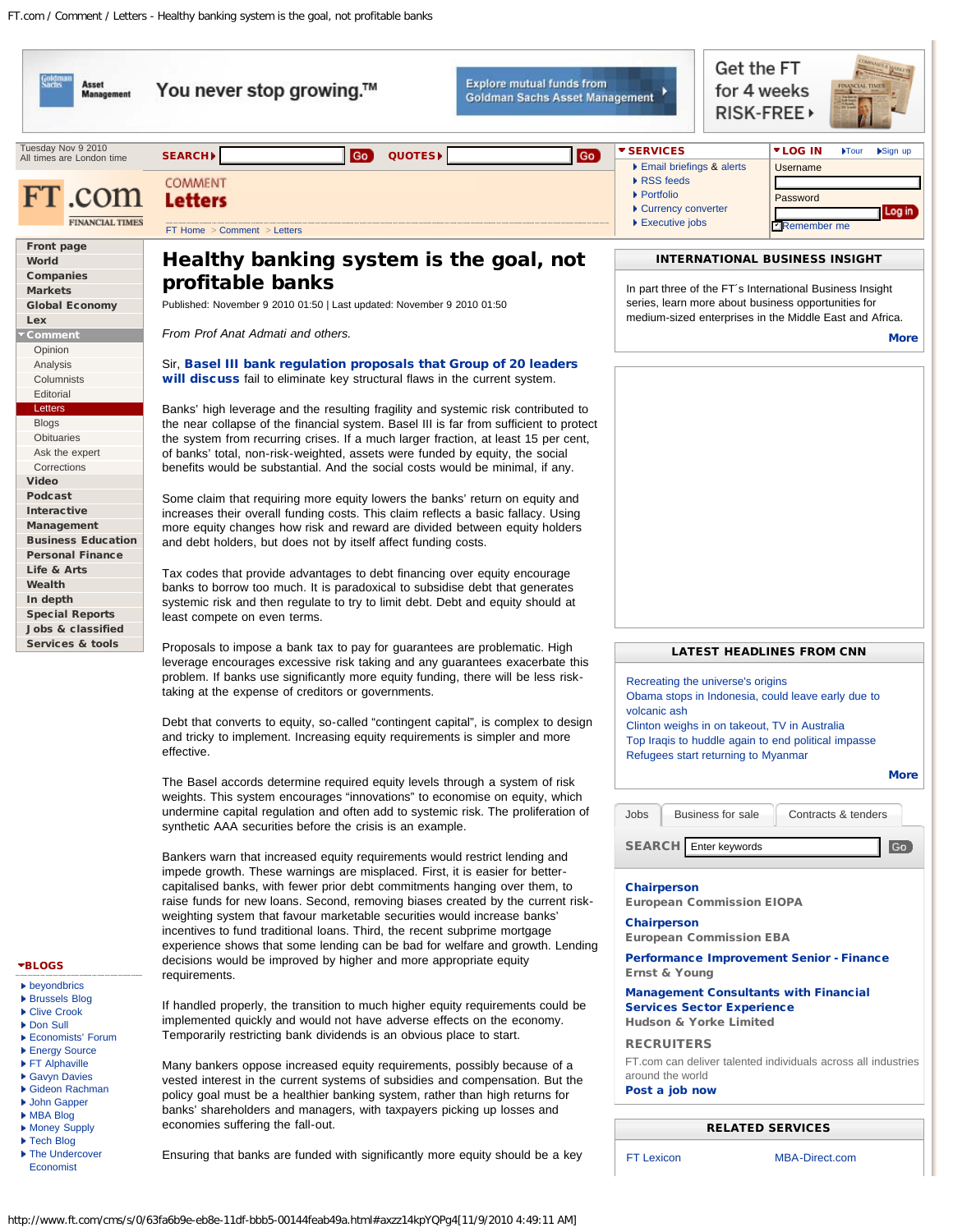- [Budget blog 09](http://blogs.ft.com/budget-blog-09/) [FTfm](http://blogs.ft.com/ftfmblog/)
- [FT-dot-comment](http://blogs.ft.com/ft-dot-comment/) [Future of capitalism blog](http://blogs.ft.com/capitalismblog/)
- 
- [G20 blog](http://blogs.ft.com/g20blog) [Health & Science Blog](http://blogs.ft.com/healthblog)
- 
- ▶ [Lex Wolf blog](http://blogs.ft.com/lex-wolf-blog/)
- [Management Blog](http://blogs.ft.com/management) ▶ [Margaret McCartney's](http://blogs.ft.com/mccartney/)
- [blog](http://blogs.ft.com/mccartney/) ▶ [Martin Lukes](http://blogs.ft.com/martin-lukes-blog/)
- ▶ [Money Matters](http://blogs.ft.com/money-matters/)
- ▶ [Science blog](http://blogs.ft.com/scienceblog/)
- [Willem Buiter's](http://blogs.ft.com/maverecon) [Maverecon](http://blogs.ft.com/maverecon)

#### REGIONAL PAGES

- [China](http://www.ft.com/world/asiapacific/china)
- [India](http://www.ft.com/world/asiapacific/india)
- **▶ [Brussels](http://www.ft.com/world/europe/brussels)**

# **\*[INTERACTIVE](http://www.ft.com/multimedia)**

- ▶ [Podcasts](http://podcast.ft.com/)
- [Ask the expert](http://www.ft.com/comment/discussion/asktheexpert)
- [Markets Q&A](http://www.ft.com/markets/asktheexpert)
- ▶ [Audio slideshows](http://www.ft.com/multimedia/audioslideshows)
- **[Interactive graphics](http://www.ft.com/multimedia/interactive)**

Prof Anat Admati,

Stanford University

Prof Franklin Allen,

University of Pennsylvania

Prof (Emeritus) Richard Brealey,

London Business School

Prof (Emeritus) Michael Brennan,

## UCLA

Prof Arnoud Boot,

University of Amsterdam

Prof Markus Brunnermeier,

Princeton University

Prof John Cochrane,

University of Chicago

Prof Peter DeMarzo,

Stanford University

Prof Eugene Fama,

Chicago University

Prof Michael Fishman,

Northwestern University

Prof Charles Goodhart,

London School of Economics

Prof Martin Hellwig,

Max Planck Institute, Bonn

Prof Hayne Leland,

UC Berkeley

Prof Stewart Myers,

MIT

Prof Paul Pfleiderer,

Stanford University

Prof Jean-Charles Rochet,

University of Zurich

Prof Stephen Ross,

MIT